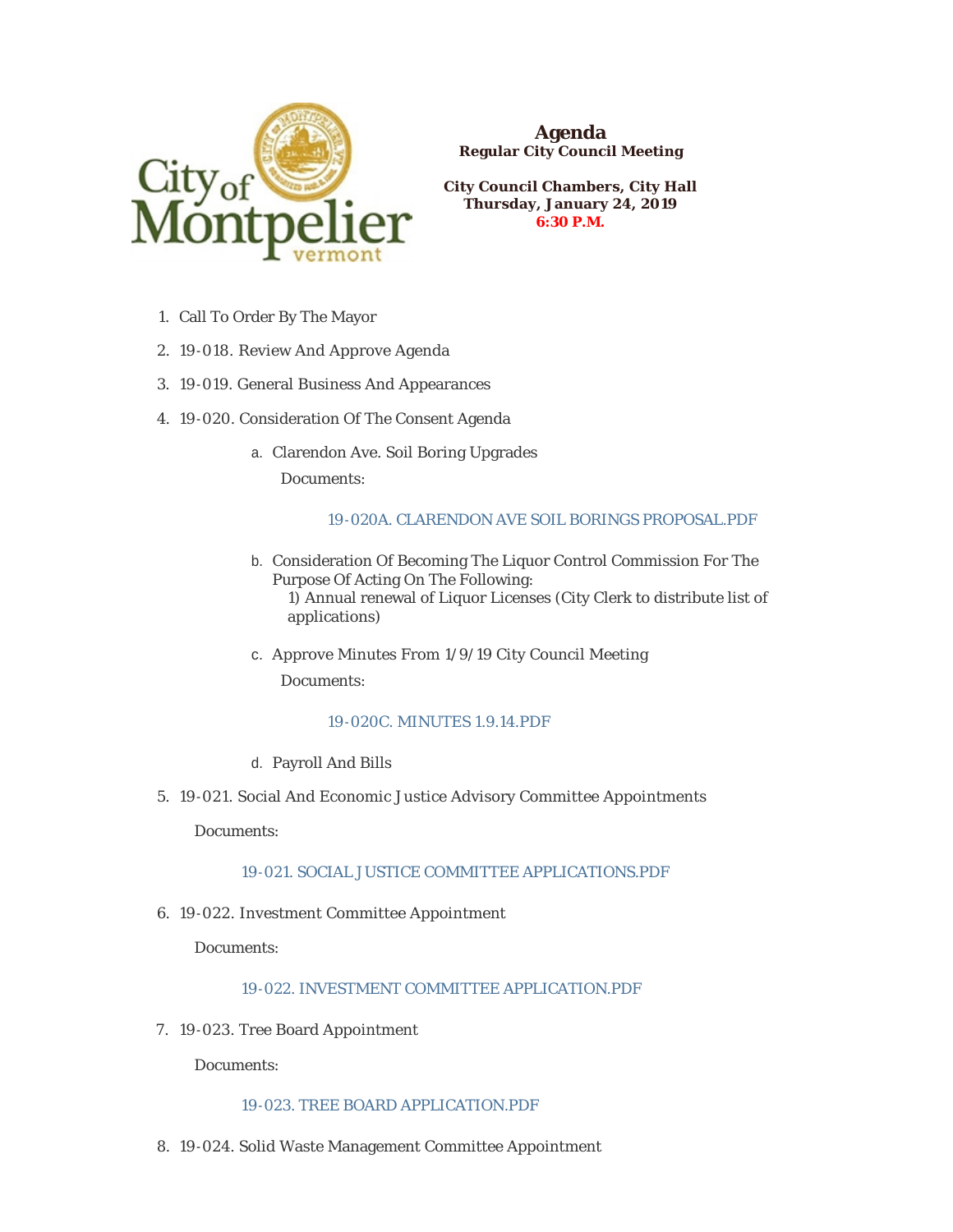*It is possible that part of this discussion will be conducted in Executive Session in accordance with Title I, VSA §313, Executive Sessions (a)(3) The appointment or employment or evaluation of a public officer or employee.*

Documents:

[19-024. SOLID WASTE MANAGEMENT COMMITTEE APPLICATIONS.PDF](https://www.montpelier-vt.org/AgendaCenter/ViewFile/Item/1220?fileID=8848)

19-025. Farmers' Market Location 9.

Documents:

### [19-025. FARMERS MARKET LAYOUT.PDF](https://www.montpelier-vt.org/AgendaCenter/ViewFile/Item/1221?fileID=8839)

19-026. State's Attorney Presentation 10.

Documents:

#### [19-026. STATE ATTORNEY PRESENTATION.PDF](https://www.montpelier-vt.org/AgendaCenter/ViewFile/Item/1222?fileID=8840)

19-027. Set City Meeting Date And Time 11.

Documents:

# [19-027. MEETING DATE.PDF](https://www.montpelier-vt.org/AgendaCenter/ViewFile/Item/1223?fileID=8841)

19-028. Budget Public Hearing 12.

Documents:

# [19-028. BUDGET PUBLIC HEARING.PDF](https://www.montpelier-vt.org/AgendaCenter/ViewFile/Item/1224?fileID=8842)

19-029. Charter Amendment Public Hearing 13.

Documents:

### [19-029. CHARTER PUBLIC HEARING.PDF](https://www.montpelier-vt.org/AgendaCenter/ViewFile/Item/1225?fileID=8843)

19-030. City Meeting Warning Public Hearing 14.

Documents:

### [19-030. DRAFT CITY MEETING WARNING.PDF](https://www.montpelier-vt.org/AgendaCenter/ViewFile/Item/1226?fileID=8844)

15. 19-031. Approve City Meeting Warning

Documents:

# [19-031. APPROVE CITY MEETING WARNING.PDF](https://www.montpelier-vt.org/AgendaCenter/ViewFile/Item/1227?fileID=8845)

- 19-032. Other Business 16.
- 19-033. Council Reports 17.
- 19-034. Mayor's Report 18.